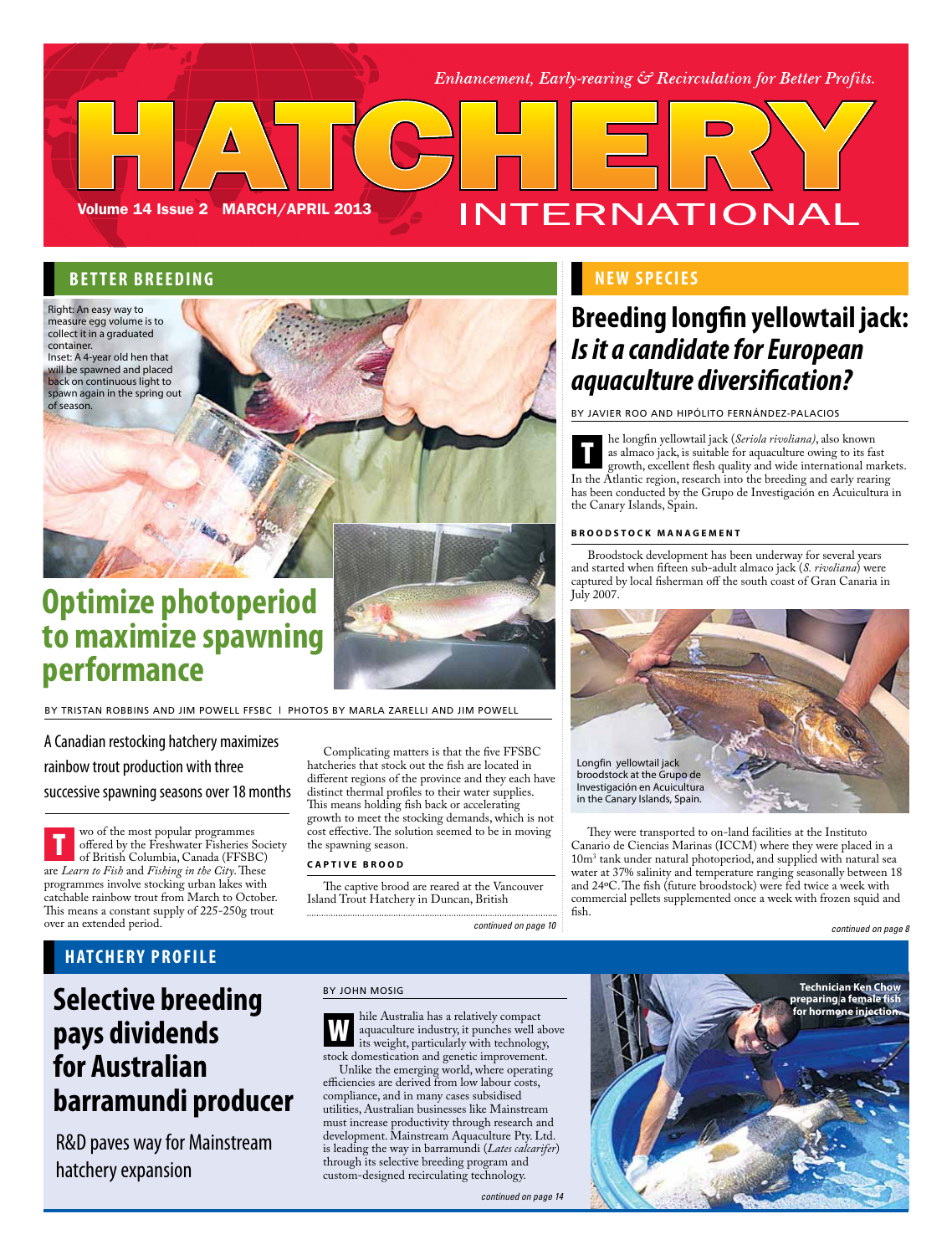### **COVER**

### **Selective breeding pays dividends for Australian barramundi producer**

*continued from cover*

### **E s t a b l i s h e d b u s i n e s s**

Mainstream has been providing barramundi to markets in Australia and overseas for a number of years. They cleverly established a recirculating aquaculture system (RAS) about 30 minutes drive from a major market in Melbourne and have the further advantage of a limitless supply of heated water from a deep geothermal aquifer. The company is managed professionally and has grown rapidly: it is now investing in a new hatchery to take advantage of recent advancements in breeding technology.

Mainstream's Head of Aquaculture, Paul Harrison said, "We aim for continuous supply of high quality barramundi



Geneticist Jose Domingos inserts a PIT tag into a selected brood-fish (note rounded body shape).

52004



Technician Valentine Thepot siphoning a larval tank.<br>cones and the biofilters.

products. For the first five years we focused our efforts on the engineering side of the business to improve stability and operational efficiency. We are comfortable with that, but are continually assessing new technology in an effort to improve."

About seven years ago the company took on a new focus around hatchery operations. "We identified that the biggest impact on production efficiency was variable growth, and presumed this to be due to underlying genetics," Paul noted. "For us to operate our RAS as a continuous manufacturing line we needed a really good, continuous supply of barramundi seedstock. Barramundi available to us were just one generation removed from the wild; both timing of delivery and quality were highly variable. So we decided to focus heavily on the supply side of the business by developing a hatchery operation.

### **STRATEGIC LOCATION**

Their current hatchery is located on the grounds of James Cook University in Townsville (Queensland). Again,



Two of Mainstream's holding tanks showing the oxygenation

strategically positioned, it allows for both commercial and R&D activity.

"Commercially it has outperformed our expectations with fish produced every month for the past two years and over 5 million 21-DAH (days after hatch) weaned fingerlings produced in the 2012 financial year," Paul said. R&D activity is performed in collaboration with geneticist Dr. Dean Jerry.

#### **BROODSTOCK DEVELOPMENT**

Over the last five years, Mainstream has been assessing and refining its broodstock population. All broodstock are genotyped and the performance of hundreds of family combinations has been tracked on the Melbourne farm. Being able to establish the genetic background of high performing fish has enabled them to decide on which fish to pair to produce seedstock that deliver the best results.

Paul went on to say, "We've benefited enormously from this program. It has allowed us to make informed decisions on pairing and thereby produce certain cohorts



ysi.com/aquaculture · 800 765 4974 (US) · 937 767 7241 .<br>YSI Incorporated is a brand of Xylem, whose 12,000 employees are addressing the most complex issues in the global water market. ©2012 Xylem Inc. e Water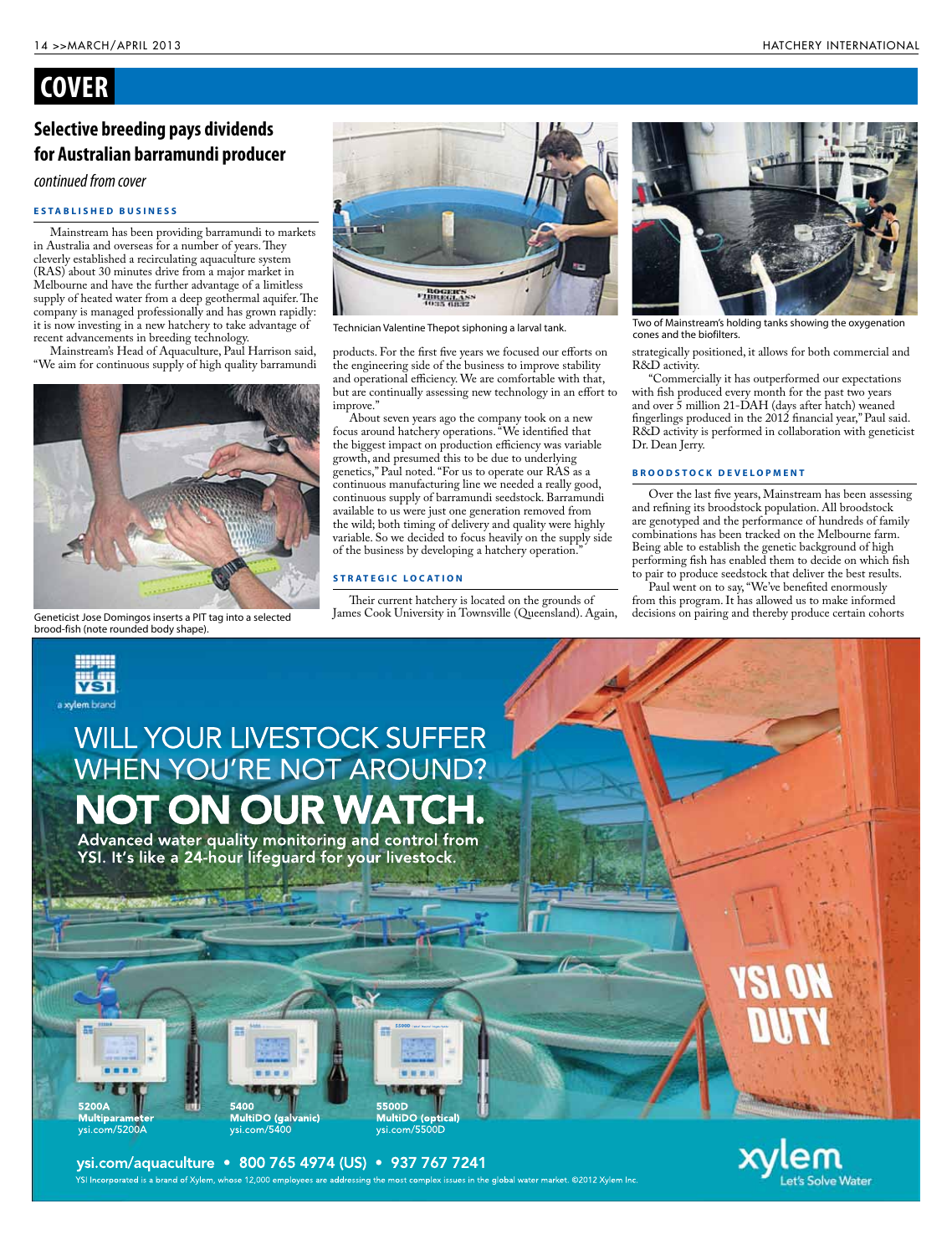### **COVER**

### **Golden Barramundi**

In addition to building a population of high performance Australian barramundi, Mainstream has also been able to produce a population of fourteen 'Golden' barramundi. These 'goldens' appear to produce no pigment but otherwise grow normally. "They come out with pure golden scales, red tinged fins and whiter flesh," according to Mainstream Manager Paul Harrison. With a new hatchery planned for the Melbourne site, one of Mainstream's first projects will be to investigate whether a strain of golden barramundi can be established with the same performance and conformation traits they seek in their standard fish.

that will run through the production line in predictable ways. At the same time we are selecting the best performing individuals for selective breeding. By shaping this population we eliminate broodstock pairings that produce poor performing seedstock and thereby improve the genetic basis of the stock with respect to farming… In fact if you're looking for the biggest gains we've had so far from the program it's been the elimination of poor performing stock, and improved conformation. We've estimated that output has improved by 30% from this."

#### **H a p p y c l i e n t s**

He also pointed out that clients are happy with the product: they had to do much less grading, and were getting better fillet yields. "These sorts of things mightn't seem like much, but at the end of the day they all add value of the business," said Paul.

 "We are now at a stage where we have an optimised breeding program and simply need more space to take full advantage of



Planning the week ahead - Monday morning staff meeting.



Standard and Golden Barramundi.

this. What's coming in now is the ability to selectively breed from performance-recorded pairings, and we are seeing some amazing results. The 'stand out' individual so far achieved 1.6kg in only six months, however, the focus is on improving mean growth rate of the entire population and narrowing the cohort growth variation.'

#### **B e s t i n s h o w**

The company owns an impressive population of 78 broodstock that provide hundreds of potential pairing combinations. In their effort to domesticate this species, they select for multiple traits simultaneously by running large numbers of family pairings and identifying the best performing offspring. Paul calls these individuals "best in show" and they are characterised by rapid growth, clean health history, and a thicker body shape (barramundi come in all shapes and sizes from long and slender to short and thick).

#### **A d m i n i s t r a t i v e c h a n g e s**

To support all of this activity, Mainstream has recently undergone a business transformation. Paul, who founded the business in 2001 and served as CEO for 11 years, has handed over the reigns to a newly appointed CEO, Boris Musa, who has spent the last five years as an executive with the Macquarie Group. Boris said "I'm privileged to have joined the business at this stage of its life cycle, after over a decade of intensive R&D effort. Mainstream, with its deep operating expertise in recirculating technology and a leading position in the selective breeding of Barramundi, is ready to be commercialised."

In talking about the opportunities for Mainstream, Boris said, "The world confronts an inescapable fact, we are feeding more people, with changing diets, using finite resources and we need a solution. Capture fisheries contribution to human fish consumption has barely changed in over 20 years as many wild stocks of fish are fully exploited and yet, consumer demand over this period has been increasing at over twice the rate of global GDP growth. Aquaculture … is the sustainable solution… With the successful commissioning of our Barramundi hatchery, we'll be in the position to scale up our business significantly to meet burgeoning consumer demand."

#### **IP PROTECTION**

When asked about the intellectual property considerations of selling fingerlings, Boris said, "We are pleased to be able to help the global Barramundi industry by providing our customers with upper quartile fish. The longevity and strength of our existing client relationships validates that our fish grow quickly and are resilient. We are afforded some





Mainstream's Head of Aquaculture, Paul Harrison hard at work.

Barramundi fingerlings.

IP protection as it is the combinations that are most important, not the genetic profile of individual fish. Besides, a good deal of the benefit comes from the hybrid vigour generated by proven combinations. That heterosis is not only lost when trying to breed from the offspring, it can have an adverse effect, as breeders of terrestrial livestock found in the '60s and '70s."

*continued on page 16*

# NEPTUNE The green water conditioner

**NEPTUNE** is a dry algal substitute recreating the natural green water environment for early larval rearing conditions.

NEPTUNE is part of Skretting's Spectrum portfolio of feeds for marine hatcheries.

Feeding your passion for fish



www.skretting.com/spectrum